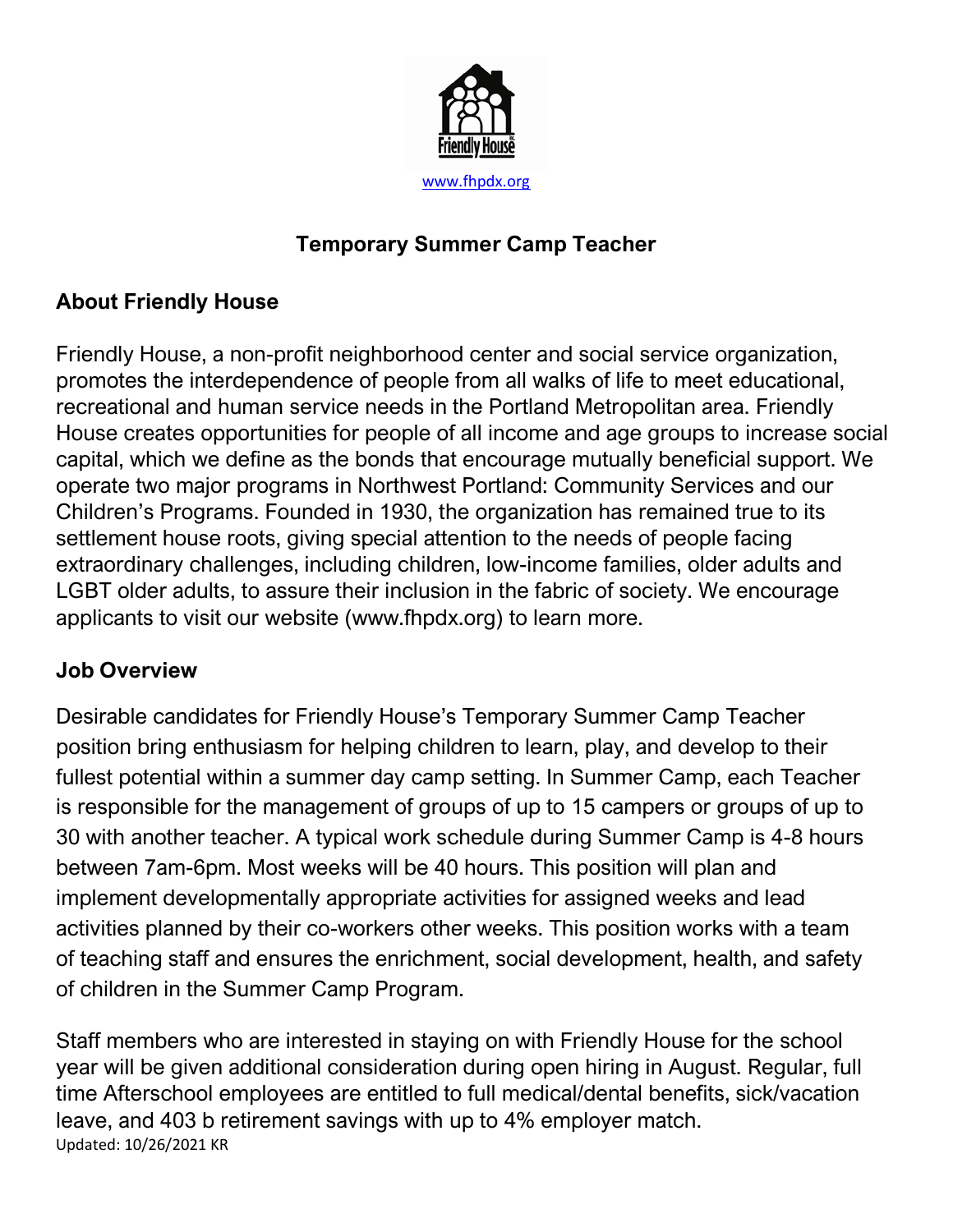## **Position Type**

Temporary full-time, non-exempt. 40 hours per week on scheduled weeks. \$20 per hour. Each Summer Camp Teacher may have one 20-hour week scheduled during the summer.

#### **Job Conditions**

This job is performed in classrooms at Friendly House, Chapman Elementary campus, Wallace Park and the 2-block walking route between Friendly House and the park. The program also travels to other locations for field trips on foot and by bus. One of our buildings is not ADA-compliant.

#### **Benefits**

A Friendly House fitness membership and discounts on some activities are also provided.

#### **Notice of Non-Discrimination**

Friendly House values equity, diversity, and inclusion. People with lived experience in communities of color and other marginalized groups are encouraged to apply. It is the policy of Friendly House to treat all people with dignity and respect. The agency prohibits discrimination based upon race, sex, religion, color, gender identity, age, national origin, marital or familial status, pregnancy, sexual orientation, citizenship status, military service, veteran status, housing status, source of income, political affiliation, union affiliation, physical or mental disability or other protected status in accordance with applicable law. In addition, we shall not discriminate against minorityowned, women-owned or emerging small business.

### **Responsibilities and Duties Child Interactions**

- Provide a safe, fun, healthy environment for children in the Summer Camp Program.
- Maintain responsibility for groups of up to 15 children; share responsibility for groups of up to 30 children.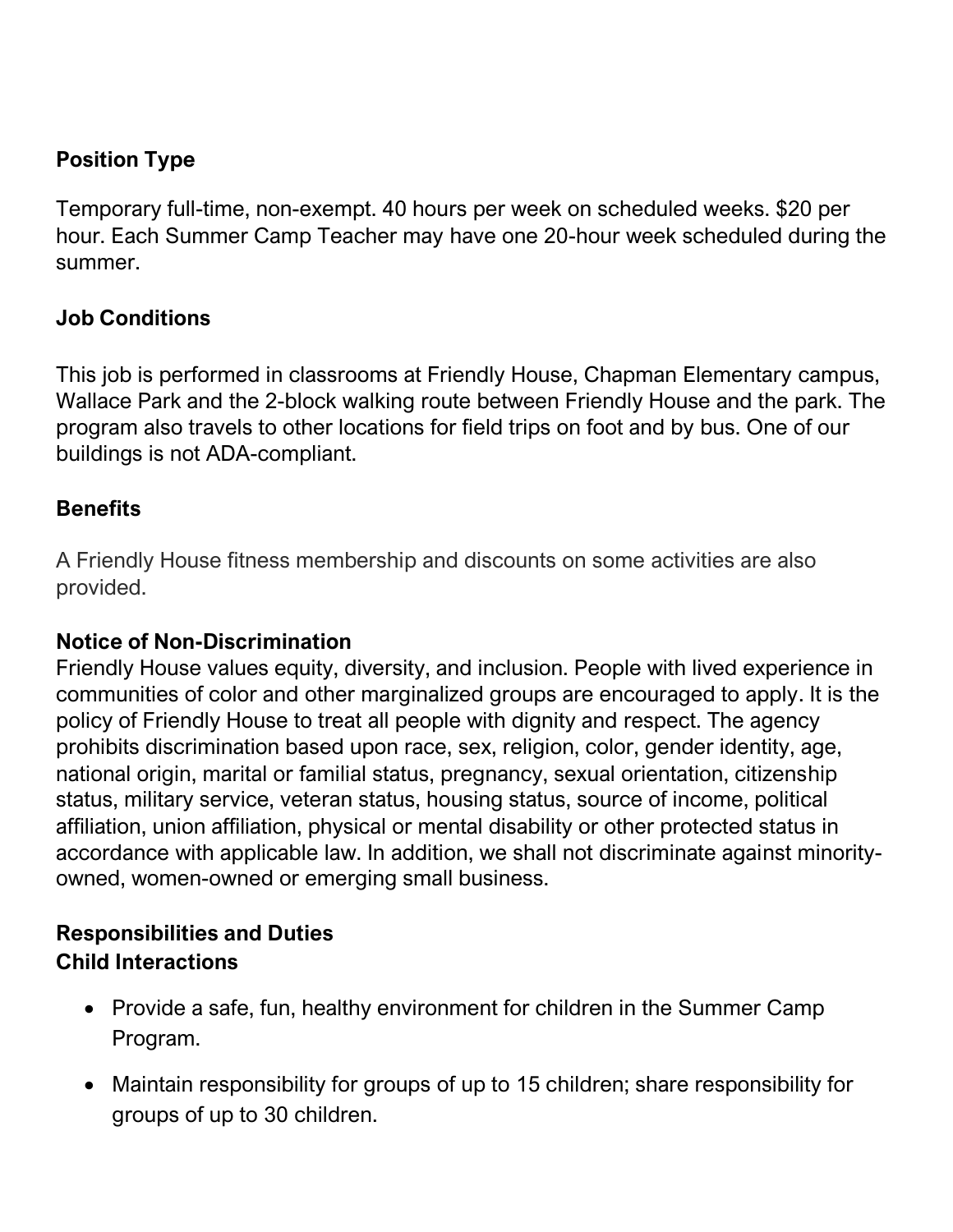- Model appropriate, cooperative behavior for children.
- Develop and maintain classroom systems that promote positive behavior and accountability.
- With the teaching team, implement fun and engaging Summer Camp curriculum related to the weekly camp theme that may include art, literacy, music, science, physical activity, play, and social skill-building. Lead a minimum of two large group activities every week.
- Always maintain appropriate staff-to-student ratios.

### **Planning, preparation, and meetings**

- Attend Summer Camp staff curriculum meeting prior to the start of Summer Camp.
- Assure that classroom and storage areas are kept clean and organized.
- Meet Childcare Division (15 hours per year) and Friendly House training requirements.
- Communicate regularly and positively with children, parents, and co-workers.
- Follow Friendly House Risk Management Plan.
- Keep track of essential paperwork.
- Prepare the classrooms each day, including lifting and moving chairs and tables as needed.
- Maintain accurate attendance rosters.
- Help Friendly House fulfill its community-building mission through interactions with students, families, staff, and the community.

### **Qualifications**

• At least 20 semester hours (or 30 quarter hours) of training at a college or university in elementary education, child development, physical education,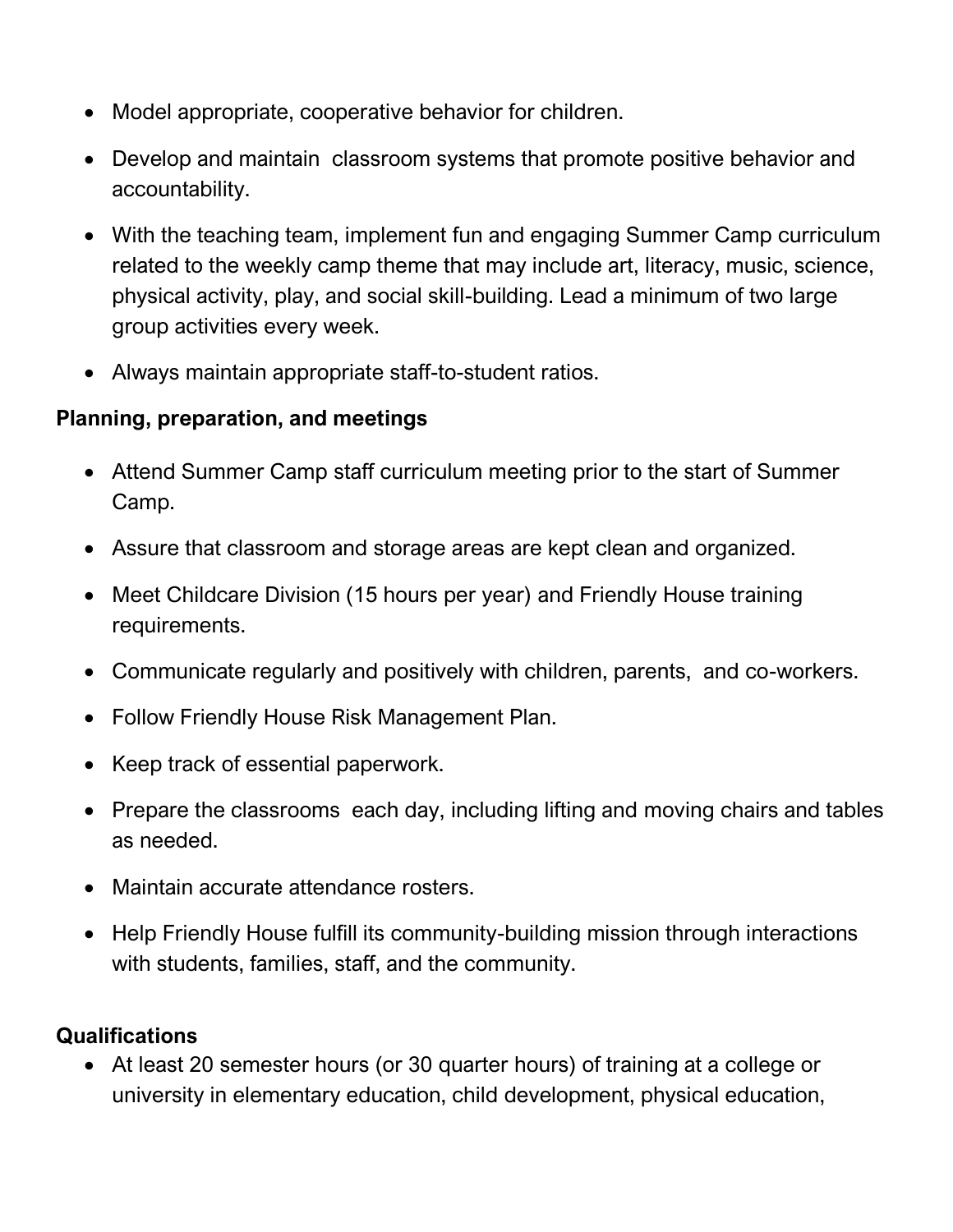recreation, special education, or early childhood education (K-3), **OR**

- o At least one year of successful, full-time work experience in a certified daycare center or comparable group child-care program in the care of schoolage children. At least one year of successful, full-time work experience in a certified childcare center working directly with school-age children. Applicants with a degree in Early Childhood Education (ECE), Elementary Education (ELED), a related field or those in the process of obtaining an ECE, ELED or related degree will receive first consideration.
- Must pass Child Care Division Central Background Registry.
- Must be 18 years of age or older.
- Must obtain a Food Handlers Card, and First Aid/CPR Certifications within 60 days of employment.
- Must take a **Recognizing and Reporting Child Abuse and Neglect** class within 60-days of employment.
- Physical requirements include the ability to:
	- o routinely lift 50 pounds;
	- o bend, stoop, twist and sit on the floor with children; and
	- o run after children.

# **Requirements**

## **Knowledge of:**

- general principles and best practices of elementary education.
- anti-bias curriculum and developmentally appropriate curricula for schoolage students.
- basic principles of diversity, equity, and inclusion within a summer day camp setting
- social-emotional support curriculum (PBIS or similar).
- office of Childcare rules for school-age programs.
- Friendly House's mission, vision, and values.

### **Skills:**

- excellent oral and written communication skills with adults and school-age children.
- talents or areas of expertise that can be shared through individual, small group, and large group activities.
- good organizational skills.